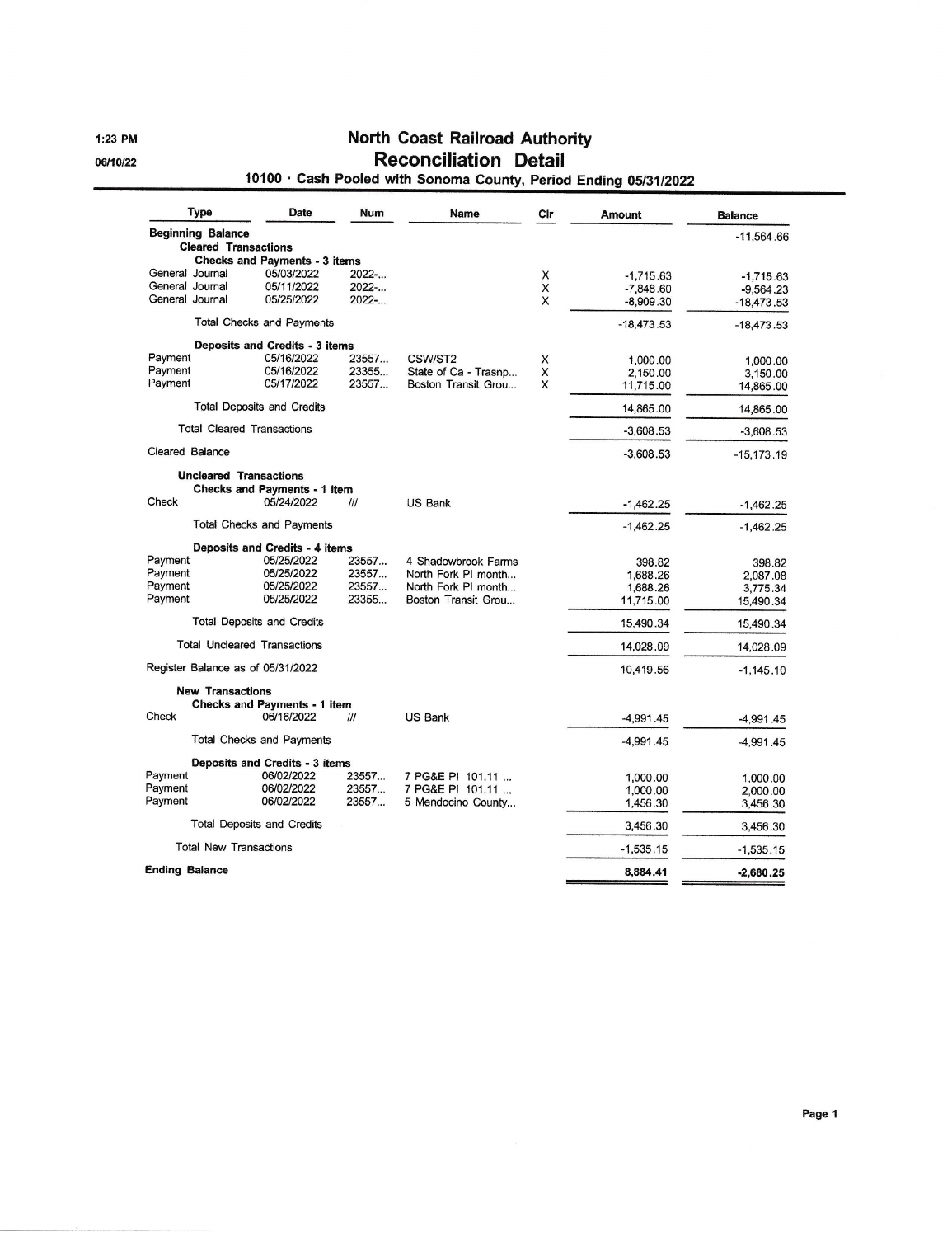l:16 PM 06/10/22

### North Coast Railroad Authority Reconciliation Detail

# <sup>10105</sup>. Cash Pooled with Co - CalSTA, Period Ending <sup>0513112022</sup>

| <b>Type</b>                       | Date                                                | <b>Num</b>   | <b>Name</b>            | Cir | Amount       | <b>Balance</b> |
|-----------------------------------|-----------------------------------------------------|--------------|------------------------|-----|--------------|----------------|
| <b>Beginning Balance</b>          |                                                     |              |                        |     |              | 5,993,571.71   |
| <b>Cleared Transactions</b>       |                                                     |              |                        |     |              |                |
| <b>Bill Pmt -Check</b>            | <b>Checks and Payments - 12 items</b><br>05/05/2022 | EFT          |                        |     |              |                |
| Check                             | 05/09/2022                                          | 1593         | Sonoma County Co       | X   | $-16.003.50$ | $-16,003,50$   |
| <b>Bill Pmt -Check</b>            | 05/11/2022                                          | 1589         | US Bank                | x   | $-1.007.98$  | $-17.011.48$   |
| <b>Bill Pmt - Check</b>           | 05/11/2022                                          |              | American Rail Engin    | X   | $-2,100.00$  | $-19,111.48$   |
| <b>Bill Pmt -Check</b>            | 05/11/2022                                          | 1588<br>1590 | Leland Kraemer         | X   | $-1.050.00$  | $-20,161.48$   |
| <b>Bill Pmt -Check</b>            | 05/11/2022                                          |              | Lear Asset Manage      | X   | $-1,000.00$  | $-21,161.48$   |
| <b>Bill Pmt -Check</b>            |                                                     | 1591         | Lear Asset Manage      | x   | $-1,000.00$  | $-22,161.48$   |
|                                   | 05/12/2022                                          | 1592         | PGE 8292421004-8       | x   | $-15.43$     | $-22.176.91$   |
| <b>Bill Pmt -Check</b>            | 05/16/2022                                          | 1594         | Hopland Public Utiliti | X   | $-75.00$     | $-22,251.91$   |
| <b>Bill Pmt - Check</b>           | 05/26/2022                                          | 1598         | US Bank                | X   | $-46.81$     | $-22,298.72$   |
| <b>Bill Pmt -Check</b>            | 05/27/2022                                          | 1599         | American Rail Engin    | X   | $-2,100.00$  | $-24,398.72$   |
| <b>Bill Pmt - Check</b>           | 05/31/2022                                          | 1596/        | CalPers                | X   | $-1.462.92$  | $-25.861.64$   |
| <b>Bill Pmt - Check</b>           | 05/31/2022                                          | 1597         | AT&T-SBC               | X   | $-64.20$     | $-25.925.84$   |
|                                   | <b>Total Checks and Payments</b>                    |              |                        |     | $-25.925.84$ | $-25,925.84$   |
|                                   | Deposits and Credits - 1 item                       |              |                        |     |              |                |
| Check                             | 03/23/2022                                          | III          | US Bank                | X   | 0.00         | 0.00           |
| <b>Total Deposits and Credits</b> |                                                     |              |                        |     | 0.00         | 0.00           |
| <b>Total Cleared Transactions</b> |                                                     |              |                        |     | $-25,925.84$ | $-25,925.84$   |
| Cleared Balance                   |                                                     |              |                        |     | $-25,925.84$ | 5,967,645.87   |
| Register Balance as of 05/31/2022 |                                                     |              |                        |     | $-25.925.84$ | 5,967,645.87   |
| <b>Ending Balance</b>             |                                                     |              |                        |     | $-25,925.84$ | 5,967,645.87   |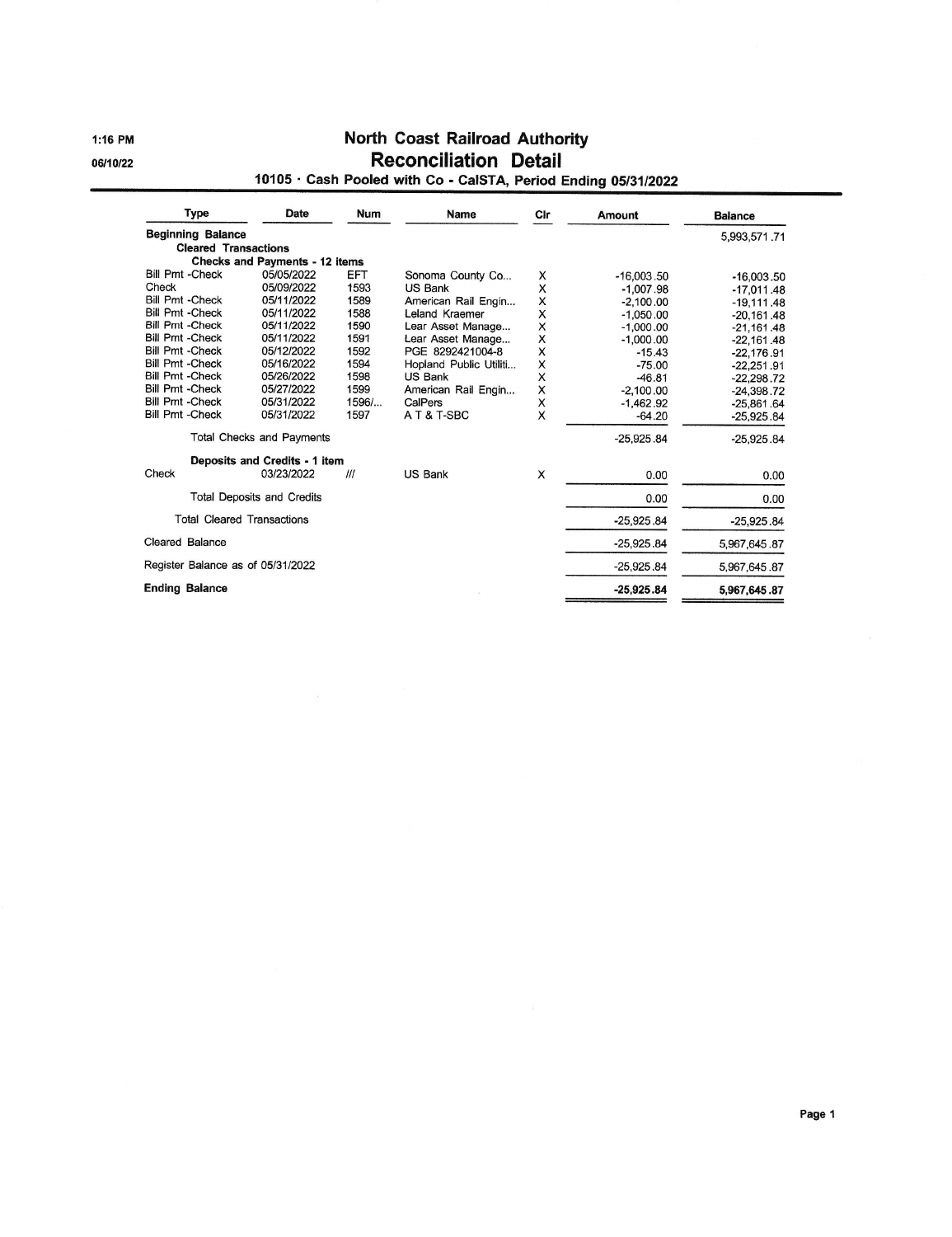10:12 AM 06/10/22

# North Coast Railroad Authority Reconciliation Detail

### 10104. Cash Pooled - Property Account, Period Ending <sup>0513112022</sup>

| Type                                        | Date | Num | Name | Cir | Amount | <b>Balance</b>         |
|---------------------------------------------|------|-----|------|-----|--------|------------------------|
| <b>Beginning Balance</b><br>Cleared Balance |      |     |      |     |        | 15,953.57<br>15,953.57 |
| Register Balance as of 05/31/2022           |      |     |      |     |        | 15,953.57              |
| <b>Ending Balance</b>                       |      |     |      |     |        | 15,953.57              |